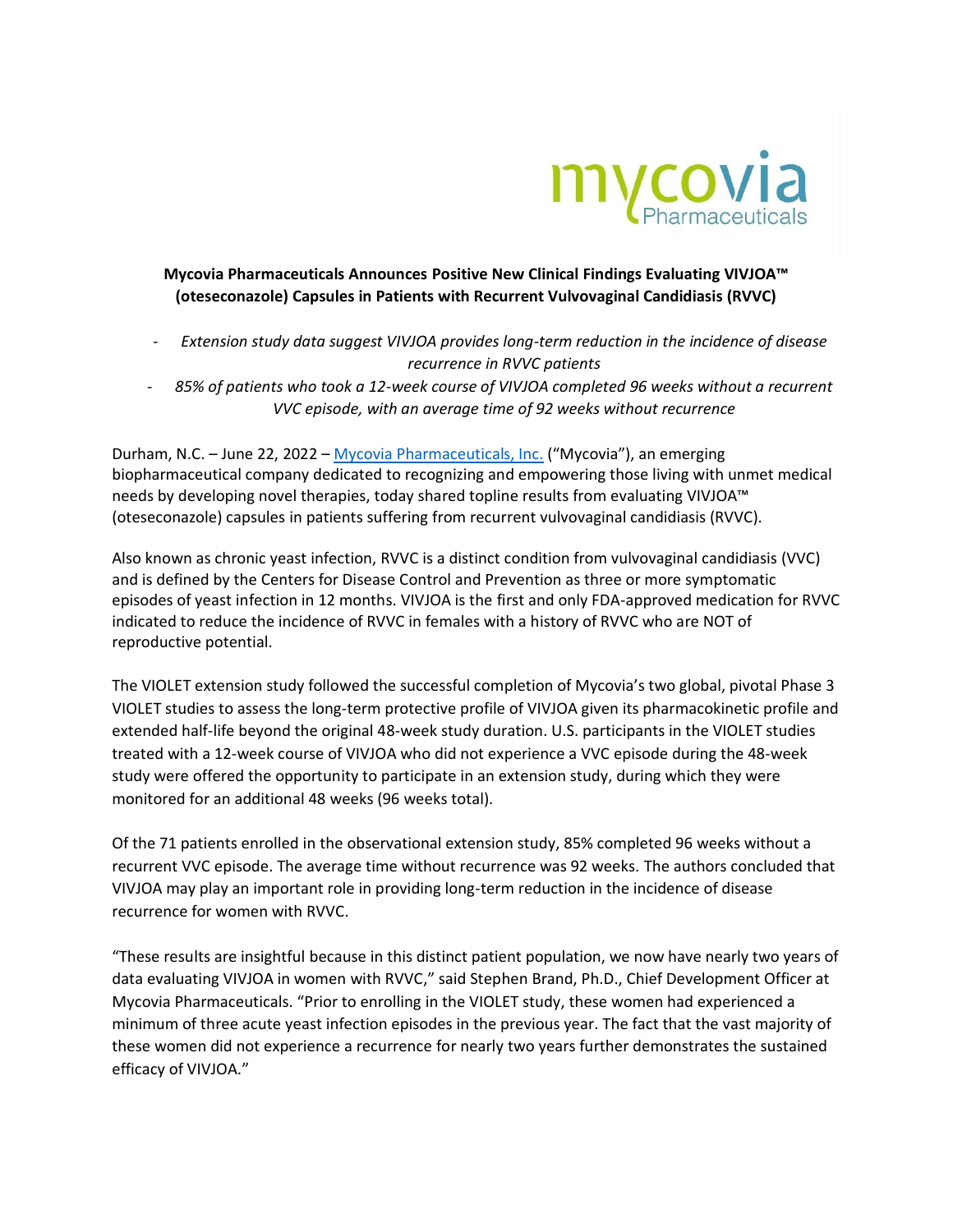#### **About Recurrent Vulvovaginal Candidiasis**

RVVC is a debilitating, chronic infectious condition that affects 138 million women worldwide each year. RVVC, also known as chronic yeast infection, is a distinct condition from vulvovaginal candidiasis (VVC) and defined as three or more symptomatic acute episodes of yeast infection in 12 months. Primary symptoms include vaginal itching, burning, irritation and inflammation. Some women may experience abnormal vaginal discharge and painful sexual intercourse or urination, causing variable but often severe discomfort and pain.

## **About VIVJOA™**

VIVJOA™ (oteseconazole) capsules is an azole antifungal indicated to reduce the incidence of recurrent vulvovaginal candidiasis (RVVC) in females with a history of RVVC who are NOT of reproductive potential. VIVJOA is the first and only FDA-approved medication that provides sustained efficacy demonstrated by significant long-term reduction of RVVC recurrence through 50 weeks versus comparators. Oteseconazole is designed to inhibit fungal CYP51, which is required for fungal cell wall integrity, and this selective interaction is also toxic to fungi, resulting in the inhibition of fungal growth. Due to its chemical structure, oteseconazole has a lower affinity for human CYP enzymes as compared to fungal CYP enzymes. The FDA approved VIVJOA based upon the positive results from three Phase 3 clinical trials of oteseconazole – two global, pivotal VIOLET studies and one U.S.-focused ultraVIOLET study, including 875 patients at 232 sites across 11 countries.

Please click [here](https://vivjoa.com/pdf/VIVJOA-Full-Prescribing-Information.pdf) for full Prescribing Information.

### **IMPORTANT SAFETY INFORMATION**

#### **CONTRAINDICATIONS**

VIVJOA is contraindicated in females of reproductive potential. Females who are NOT of reproductive potential are defined as: persons who are biological females who are postmenopausal or have another reason for permanent infertility (e.g., tubal ligation, hysterectomy, salpingo-oophorectomy).

VIVJOA is contraindicated in pregnant and lactating women.

VIVJOA is contraindicated in patients with known hypersensitivity to oteseconazole.

#### **WARNINGS AND PRECAUTIONS**

Based on animal studies, VIVJOA may cause fetal harm. The drug exposure window of approximately 690 days (based on 5 times the half-life of oteseconazole) precludes adequate mitigation of the embryofetal toxicity risks. Advise patients that VIVJOA is contraindicated in females of reproductive potential, and in pregnant and lactating women because of potential risks to a fetus or breastfed infant.

#### **ADVERSE REACTIONS**

The most frequently reported adverse reactions among VIVJOA-treated patients in clinical studies included headache (7.4%) and nausea (3.6%).

#### **DRUG INTERACTIONS**